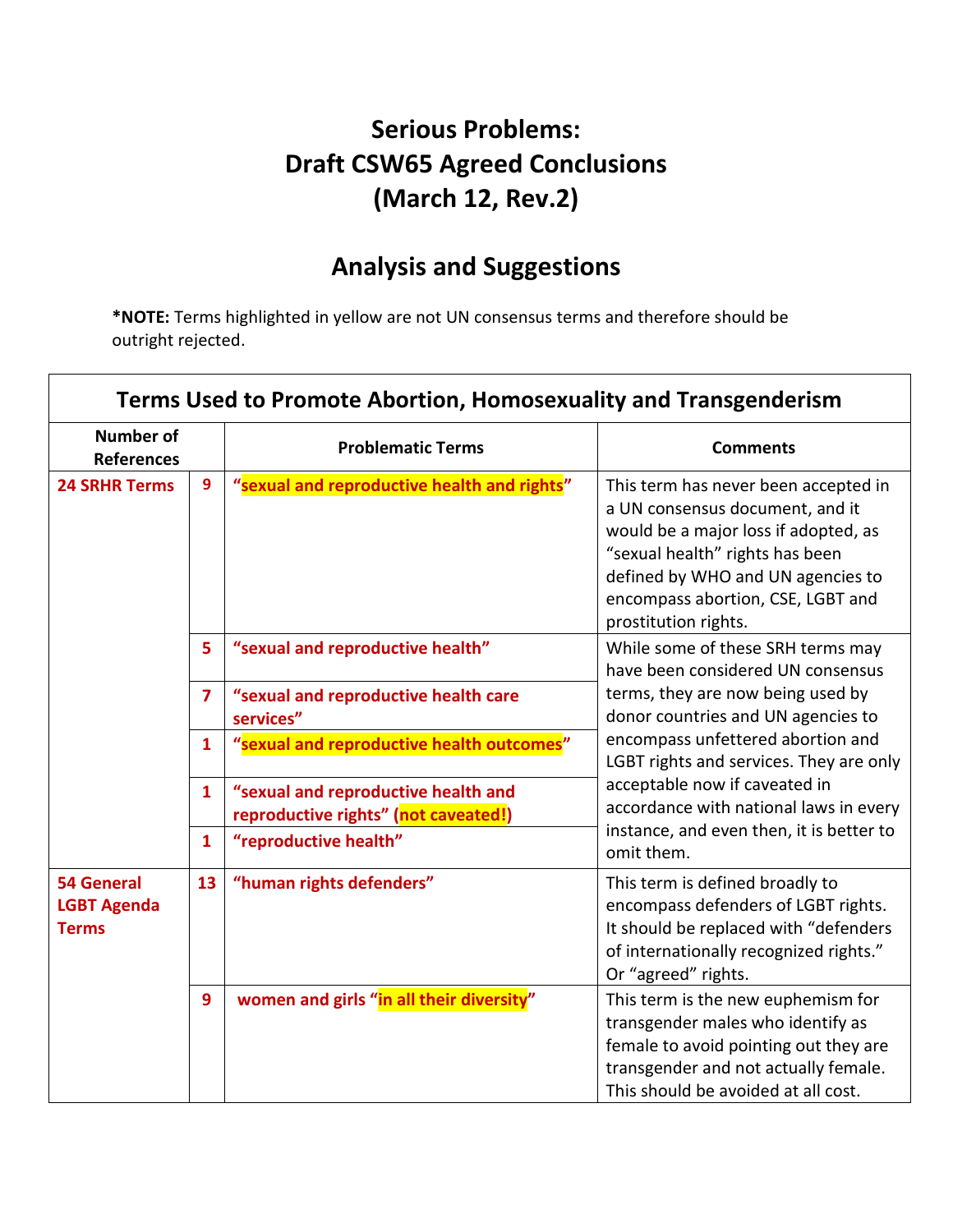| <b>54 General</b><br><b>LGBT Agenda</b><br>Terms (cont.) | 10<br>5      | "multiple and intersecting" forms of<br>discrimination<br>1-"intersectional approach"<br>1-"intersectional perspective"<br>"comprehensive sexuality education" (CSE)                                     | These are terms intended to<br>encompass LGBT discrimination and<br>not just sex-based discrimination<br>While CSE was included in a few<br>documents before states understood<br>its harmful definition, it has been<br>consistently rejected in UN<br>negotiations for the last decade and<br>was specifically rejected from the<br>2030 Agenda and should not be<br>considered a UN consensus term. UN-<br>published CSE guidance and curricula<br>promote promiscuity, abortion, LGBT |
|----------------------------------------------------------|--------------|----------------------------------------------------------------------------------------------------------------------------------------------------------------------------------------------------------|-------------------------------------------------------------------------------------------------------------------------------------------------------------------------------------------------------------------------------------------------------------------------------------------------------------------------------------------------------------------------------------------------------------------------------------------------------------------------------------------|
|                                                          | $\mathbf{1}$ | "comprehensive sexual and reproductive<br>health information, education"                                                                                                                                 | rights and more.<br>Because of the strong pushback<br>against CSE, UNFPA has been caught<br>saying they have deceptively renamed                                                                                                                                                                                                                                                                                                                                                          |
|                                                          |              |                                                                                                                                                                                                          | CSE "comprehensive sexual and<br>reproductive health education" in<br>some of their publications to avoid                                                                                                                                                                                                                                                                                                                                                                                 |
|                                                          | $\mathbf{1}$ | "Sexual and reproductive health care<br>services, including for family planning,<br>information and education"                                                                                           | pushback, but it still has the same<br>harmful content. Any reference to SRH<br>education or sex education must be<br>deleted or heavily caveated with<br>parental rights and in accordance with                                                                                                                                                                                                                                                                                          |
|                                                          | $\mathbf{1}$ | "education, health-care services including<br>sexual and reproductive health"                                                                                                                            | national laws and cultures. Note: "age-<br>appropriate" is not a valid caveat as<br>there is no universal standard for what<br>is age-appropriate so it is deceptively<br>meaningless.                                                                                                                                                                                                                                                                                                    |
|                                                          | 8            | references to review outcome documents<br>(Beijing/ICPD)<br>4 - "outcome documents of its reviews"<br>3 - "outcome documents of their review<br>conferences"<br>1 - "outcome documents of their reviews" | This is one of the most deceptive<br>terms ever invented not to just<br>encompass ICPD/Beijing + 5, 10, 15,<br>20, 25 etc. reviews but to encompass<br>radical regional, thematic, and UN<br>agency conference reviews like the<br>Nairobi Summit review and the<br>upcoming Beijing + 25 Generation<br>Equality Forums that are already<br>poised to advance, LGBT and radical<br>adolescent sex/sexuality rights.                                                                       |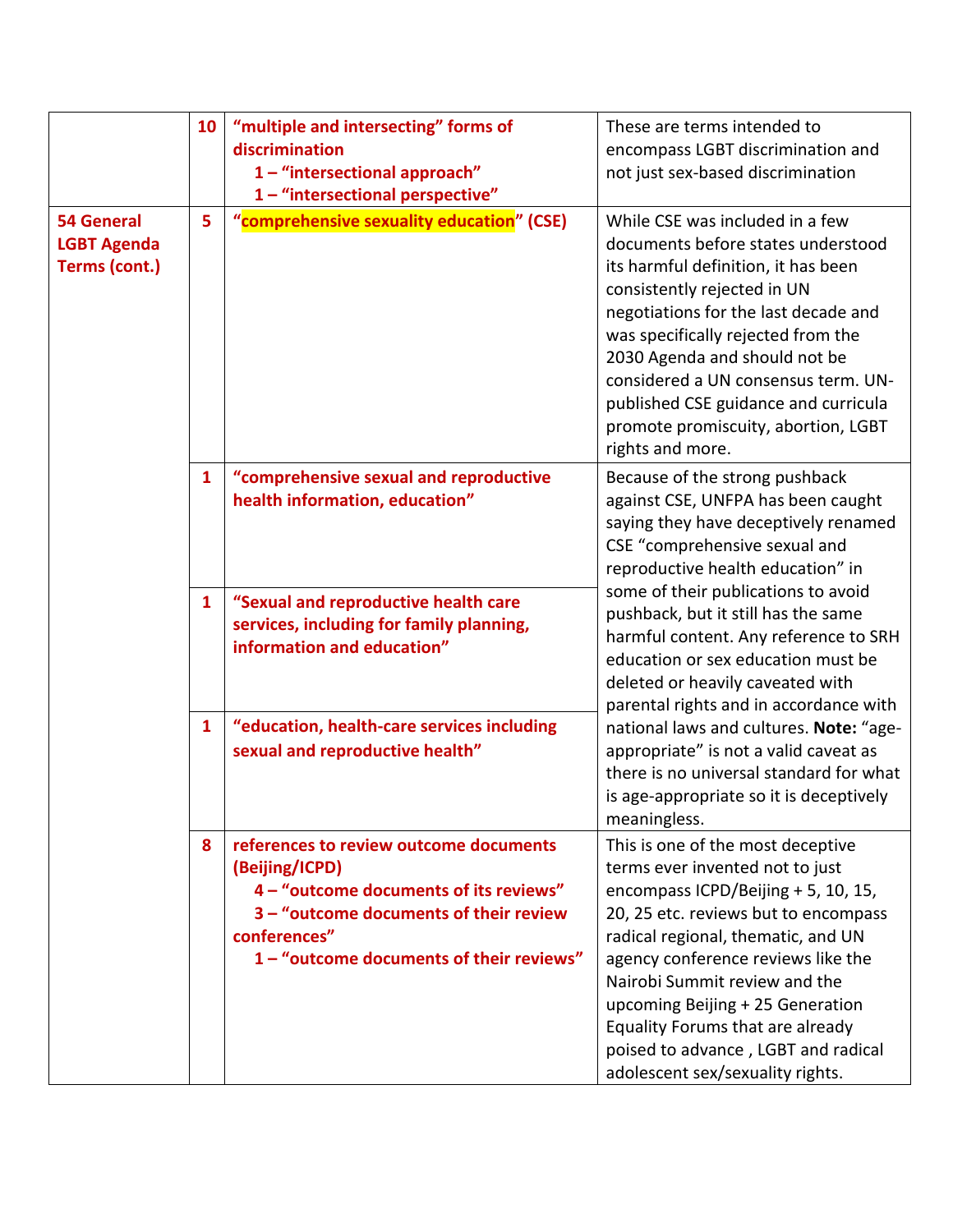| <b>54 General</b><br><b>LGBT Agenda</b><br>Terms (cont.) |                         |                                                              | <b>TERMS REFERRING TO REVIEW</b><br><b>OUTCOME DOCUMENTS ARE ONLY</b><br><b>ACCEPTABLE IF CAVEATED BY</b><br>"ADOPTED BY THE GENERAL<br><b>ASSEMBLY" OR IF A FOOTNOTE IS</b><br><b>INCLUDED OPENLY SPECIFYING ALL</b><br>THE DOCUMENTS IT IS REFERRING<br>TO.                                                                                                                                                              |
|----------------------------------------------------------|-------------------------|--------------------------------------------------------------|----------------------------------------------------------------------------------------------------------------------------------------------------------------------------------------------------------------------------------------------------------------------------------------------------------------------------------------------------------------------------------------------------------------------------|
|                                                          | $\overline{2}$          | "sexual orientation" and "gender identity"                   | These nonagreed terms would<br>establish sexual orientation and<br>gender identity as protected classes<br>with special rights.                                                                                                                                                                                                                                                                                            |
|                                                          | $\overline{\mathbf{3}}$ | "sexuality, right to decide freely and have<br>control over" | While this phrase is routinely accepted<br>in many negotiated documents<br>without resistance, it is one of the<br>most dangerous phrases understood<br>to encompass abortion and LGBT<br>(especially lesbian and sex worker)<br>rights.                                                                                                                                                                                   |
|                                                          | 3                       | "various forms of the family"                                | While this phrase may have been a<br>consensus term well over a decade<br>ago, it no longer is as it is strongly<br>contested and rejected whenever it is<br>proposed. This is because it can refer<br>not just to single-parent or extended<br>families but also to LGBT, incestuous<br>or polyamorous family arrangements<br>and is now used, at a minimum, to be<br>a euphemistic term to recognize LGBT<br>"families." |

# **Gender Terms Used to Promote LGBT Agenda - NOT Just Women's Equality**

| 117 Gender<br><b>Terms</b> | 59           | "gender equality"       | All gender-based terms have become                                                                                                                                                                                                                                      |
|----------------------------|--------------|-------------------------|-------------------------------------------------------------------------------------------------------------------------------------------------------------------------------------------------------------------------------------------------------------------------|
|                            | 37           | "gender-based" violence | highly problematic as UN treaty<br>bodies, special procedures, agencies,<br>and EU countries are now interpreting<br>"gender" to encompass transgender<br>issues and not just male and female.<br>So now "gender equality" is being<br>used to advance "LGBT equality." |
|                            | 8            | "gender inequality"     |                                                                                                                                                                                                                                                                         |
|                            | 5.           | "gender stereotypes"    |                                                                                                                                                                                                                                                                         |
|                            | 3            | "gender statistics"     |                                                                                                                                                                                                                                                                         |
|                            | $\mathbf{2}$ | "gender mainstreaming"  |                                                                                                                                                                                                                                                                         |
|                            | $\mathbf{2}$ | "gender responsive"     |                                                                                                                                                                                                                                                                         |
|                            |              | "gender transformative" |                                                                                                                                                                                                                                                                         |
|                            | 5            | "gender parity"         | For example, the Independent Expert                                                                                                                                                                                                                                     |
|                            | $\mathbf{2}$ | "gender quota(s)        | on protection against violence and                                                                                                                                                                                                                                      |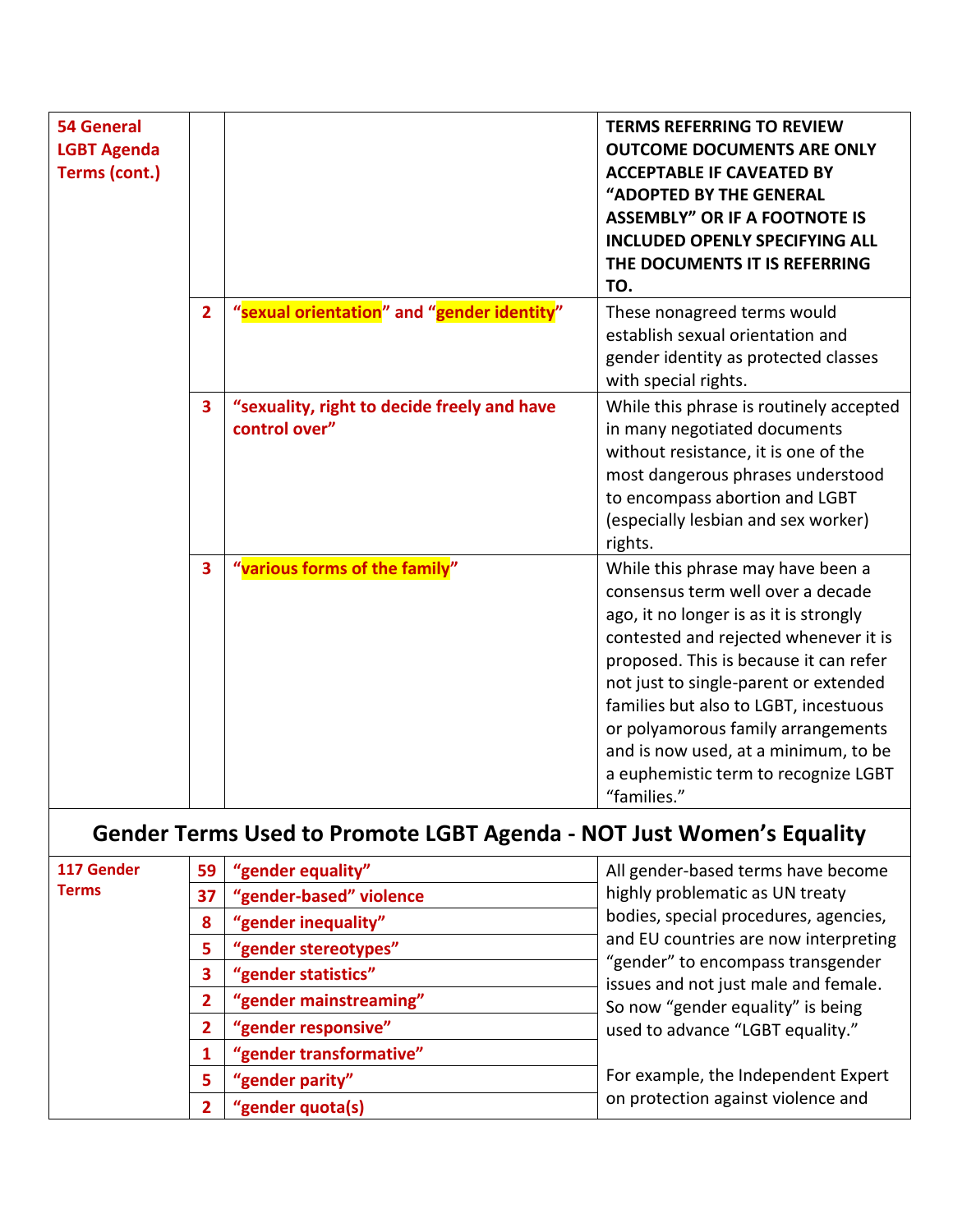|  | discrimination based on sexual            |
|--|-------------------------------------------|
|  | orientation and gender identity in        |
|  | public policy recently put out a call for |
|  | inputs on state adoption of:              |
|  |                                           |
|  | "legislation or jurisprudence, working    |
|  | definitions of gender and related         |
|  | concepts (for example gender              |
|  | theory, gender-based approaches,          |
|  | gender perspective, gender                |
|  | mainstreaming) aiming to address          |
|  | violence and discrimination based on      |
|  | sexual orientation and gender             |
|  | <b>identity.</b> " (See here.)            |
|  |                                           |
|  | A remedy for this is for a UN Member      |
|  | State to call for a footnote stating that |
|  | gender refers to male and female only     |
|  | and has no other meaning. If other UN     |
|  | delegations oppose this, you can be       |
|  | sure they intend to interpret gender in   |
|  | controversial ways, thus doubly           |
|  | emphasizing the need for it to be         |
|  | qualified.                                |

#### **Proposed Fake Sovereignty Paragraphs in Rev 2**

**Red text = problematic Blue text = ideal** 

**NOTE: The red caveats in the two following fake sovereignty paras deceptively gut the sovereignty protections and omit the critical reference to "full respect for the various religious and ethical values and cultural backgrounds" and the reference to "universally recognized" to modify "international rules and commitments" (para 15) or to modify "international obligations and commitments" (para 79).** 

15. The Commission reiterates that the 2030 Agenda for Sustainable Development needs to be implemented in a comprehensive manner, reflecting its universal, integrated and indivisible nature, taking into account different national realities, capacities and levels of development and respecting each country's policy space and leadership **while remaining consistent with relevant international rules and commitments,** including by developing cohesive sustainable development strategies to achieve gender equality and the empowerment of women and girls. The Commission affirms that Governments have the